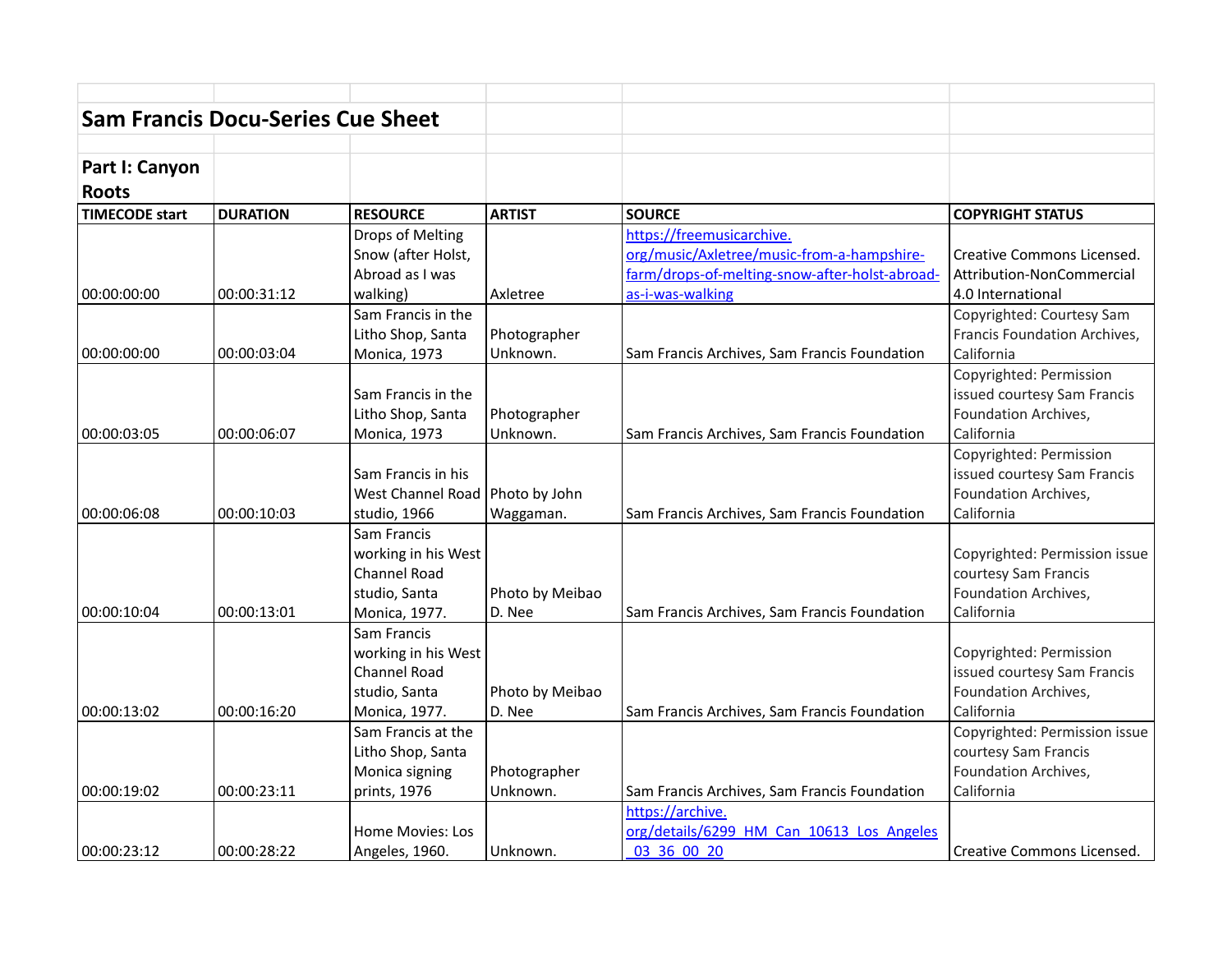|             |             |                     |                 | https://archive.                             |                             |
|-------------|-------------|---------------------|-----------------|----------------------------------------------|-----------------------------|
|             |             | Home Movies: Los    |                 | org/details/6299 HM Can 10613 Los Angeles    |                             |
| 00:00:30:20 | 00:00:32:06 | Angeles, 1960.      | Unknown.        | 03 36 00 20                                  | Creative Commons Licensed.  |
|             |             |                     |                 |                                              | Copyrighted: Permission     |
|             |             | Sam Francis with    |                 |                                              | issued courtesy Sam Francis |
|             |             | his family at the   | Photographer    |                                              | Foundation Archives,        |
| 00:00:32:15 | 00:00:36:18 | beach in 1935       | Unknown.        | Sam Francis Archives, Sam Francis Foundation | California                  |
|             |             |                     |                 |                                              | Copyrighted: Permission     |
|             |             | Sam Francis with    |                 |                                              | issued courtesy Sam Francis |
|             |             | his mother          | Photographer    |                                              | Foundation Archives,        |
| 00:00:39:23 | 00:00:46:20 | Katherine, 1924     | Unknown.        | Sam Francis Archives, Sam Francis Foundation | California                  |
|             |             | Sam and George      |                 |                                              | Copyrighted: Permission     |
|             |             | Francis with their  |                 |                                              | issued courtesy Sam Francis |
|             |             | mother Katherine,   | Photographer    |                                              | Foundation Archives,        |
| 00:00:46:21 | 00:00:54:19 | 1926.               | Unknown.        | Sam Francis Archives, Sam Francis Foundation | California                  |
|             |             |                     |                 |                                              | Copyrighted: Permission     |
|             |             |                     |                 |                                              | issued courtesy Sam Francis |
|             |             | Sam Francis in      | Photographer    |                                              | Foundation Archives,        |
| 00:02:53:17 | 00:02:57:21 | California, 1961    | Unknown.        | Sam Francis Archives, Sam Francis Foundation | California                  |
|             |             | Sam Francis         |                 |                                              | Copyrighted: Permission     |
|             |             | working on          |                 |                                              | issued courtesy Sam Francis |
|             |             | ceramics in Japan,  | Photo by Akio   |                                              | Foundation Archives,        |
| 00:03:30:21 | 00:03:40:21 | 1964                | Nonaka          | Sam Francis Archives, Sam Francis Foundation | California                  |
|             |             | Home Movies: Los    |                 | https://ia803209.us.archive.                 |                             |
| 00:03:41:14 | 00:03:50:16 | Angeles, 1940.      | Unknown.        | org/12/items/001220 202005/001220.mp4        | Creative Commons Licensed.  |
|             |             | Sam Francis in the  |                 |                                              | Copyrighted: Permission     |
|             |             | Broadway studio,    |                 |                                              | issued courtesy Sam Francis |
|             |             | Santa Monica,       | Photographer    |                                              | Foundation Archives,        |
| 00:04:06:01 | 00:04:09:19 | 1980                | Unknown.        | Sam Francis Archives, Sam Francis Foundation | California                  |
|             |             | Sam Francis in the  |                 |                                              | Copyrighted: Permission     |
|             |             | Broadway studio,    |                 |                                              | issued courtesy Sam Francis |
|             |             | Santa Monica,       | Photo by Jerry  |                                              | Foundation Archives,        |
| 00:04:10:19 | 00:04:21:02 | 1986                | Sohn.           | Sam Francis Archives, Sam Francis Foundation | California                  |
|             |             | Sam Francis         |                 |                                              |                             |
|             |             | working in his West |                 |                                              | Copyrighted: Permission     |
|             |             | Channel Road        |                 |                                              | issued courtesy Sam Francis |
|             |             | studio, Santa       | Photo by Meibao |                                              | Foundation Archives,        |
| 00:04:50:10 | 00:04:54:20 | Monica, 1977.       | D. Nee.         | Sam Francis Archives, Sam Francis Foundation | California                  |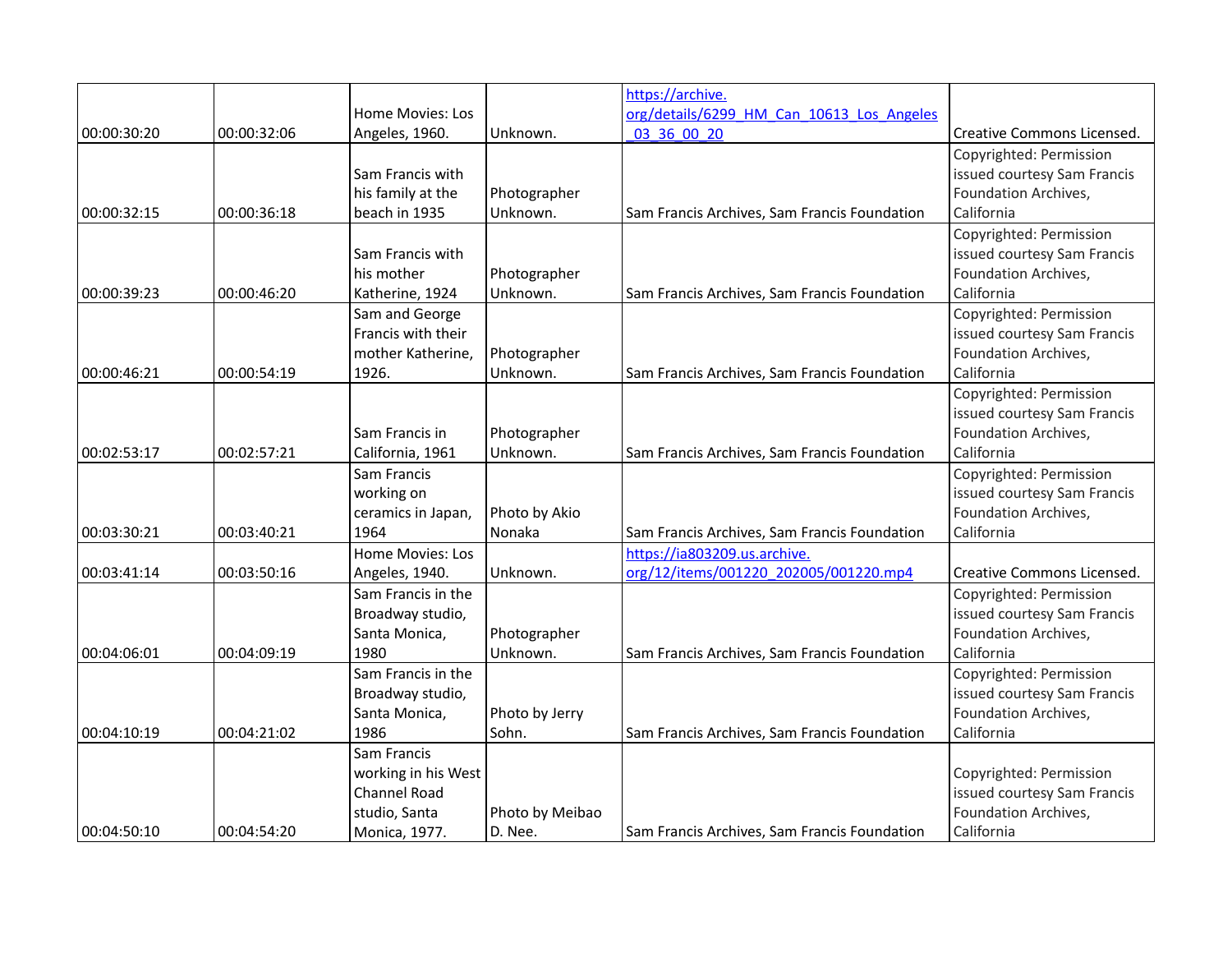|             |             | Sam Francis<br>working in his West |                          |                                              | Copyrighted: Permission                                |
|-------------|-------------|------------------------------------|--------------------------|----------------------------------------------|--------------------------------------------------------|
|             |             | <b>Channel Road</b>                |                          |                                              | issued courtesy Sam Francis                            |
|             |             | studio, Santa                      | Photo by Meibao          |                                              | Foundation Archives,                                   |
| 00:04:54:21 | 00:05:01:00 | Monica, 1977.                      | D. Nee.                  | Sam Francis Archives, Sam Francis Foundation | California                                             |
|             |             | Sam Francis with                   |                          |                                              |                                                        |
|             |             | sons, Shingo and                   |                          |                                              |                                                        |
|             |             | Osamu West                         |                          |                                              | Copyrighted: Permission                                |
|             |             | Channel Road,                      |                          |                                              | issued courtesy Sam Francis                            |
|             |             |                                    |                          |                                              | Foundation Archives,                                   |
| 00:05:01:01 | 00:05:06:16 | Santa Monica, ca.<br>1970.         | Photographer<br>unknown. | Sam Francis Archives, Sam Francis Foundation | California                                             |
|             |             | Sam Francis                        |                          |                                              |                                                        |
|             |             | meditating in his                  |                          |                                              | Copyrighted: Permission                                |
|             |             | garden on West                     |                          |                                              | issued courtesy Sam Francis                            |
|             |             | Channel Rd., Santa                 | Photographer             |                                              | Foundation Archives,                                   |
| 00:05:06:17 | 00:05:11:17 | Monica.                            | unknown.                 | Sam Francis Archives, Sam Francis Foundation | California                                             |
|             |             |                                    |                          |                                              | Copyrighted: Permission                                |
|             |             | Sam Francis's West                 |                          |                                              | issued courtesy Sam Francis                            |
|             |             | channel Road                       | Photographer             |                                              | Foundation Archives,                                   |
| 00:05:17:03 | 00:05:22:22 | studio, 1976                       | unknown.                 | Sam Francis Archives, Sam Francis Foundation | California                                             |
|             |             |                                    |                          |                                              |                                                        |
|             |             |                                    |                          |                                              | Copyrighted: Permission<br>issued courtesy Sam Francis |
|             |             |                                    |                          |                                              |                                                        |
| 00:05:22:24 | 00:05:29:12 | West Channel Road   Photographer   |                          |                                              | Foundation Archives,<br>California                     |
|             |             | Studio, 1964.                      | unknown.                 | Sam Francis Archives, Sam Francis Foundation |                                                        |
|             |             |                                    |                          |                                              | Copyrighted: Permission                                |
|             |             |                                    |                          |                                              | issued courtesy Sam Francis                            |
|             |             | <b>West Channel Road</b>           | Photographer             |                                              | Foundation Archives,<br>California                     |
| 00:05:22:22 | 00:05:37:01 | studio, 1975-76.                   | unknown.                 | Sam Francis Archives, Sam Francis Foundation |                                                        |
|             |             |                                    |                          |                                              | Copyrighted: Permission                                |
|             |             | Sam Francis's                      |                          |                                              | issued courtesy Sam Francis                            |
|             |             | home on West                       | Photographer             |                                              | Foundation Archives,                                   |
| 00:05:37:02 | 00:05:45:18 | Channel Road.                      | unknown.                 | Sam Francis Archives, Sam Francis Foundation | California                                             |
|             |             |                                    |                          |                                              | Copyrighted: Permission                                |
|             |             | Sam Francis's                      |                          |                                              | issued courtesy Sam Francis                            |
|             |             | home on West                       | Photographer             |                                              | Foundation Archives,                                   |
| 00:05:56:00 | 00:05:59:00 | Channel Road.                      | unknown.                 | Sam Francis Archives, Sam Francis Foundation | California                                             |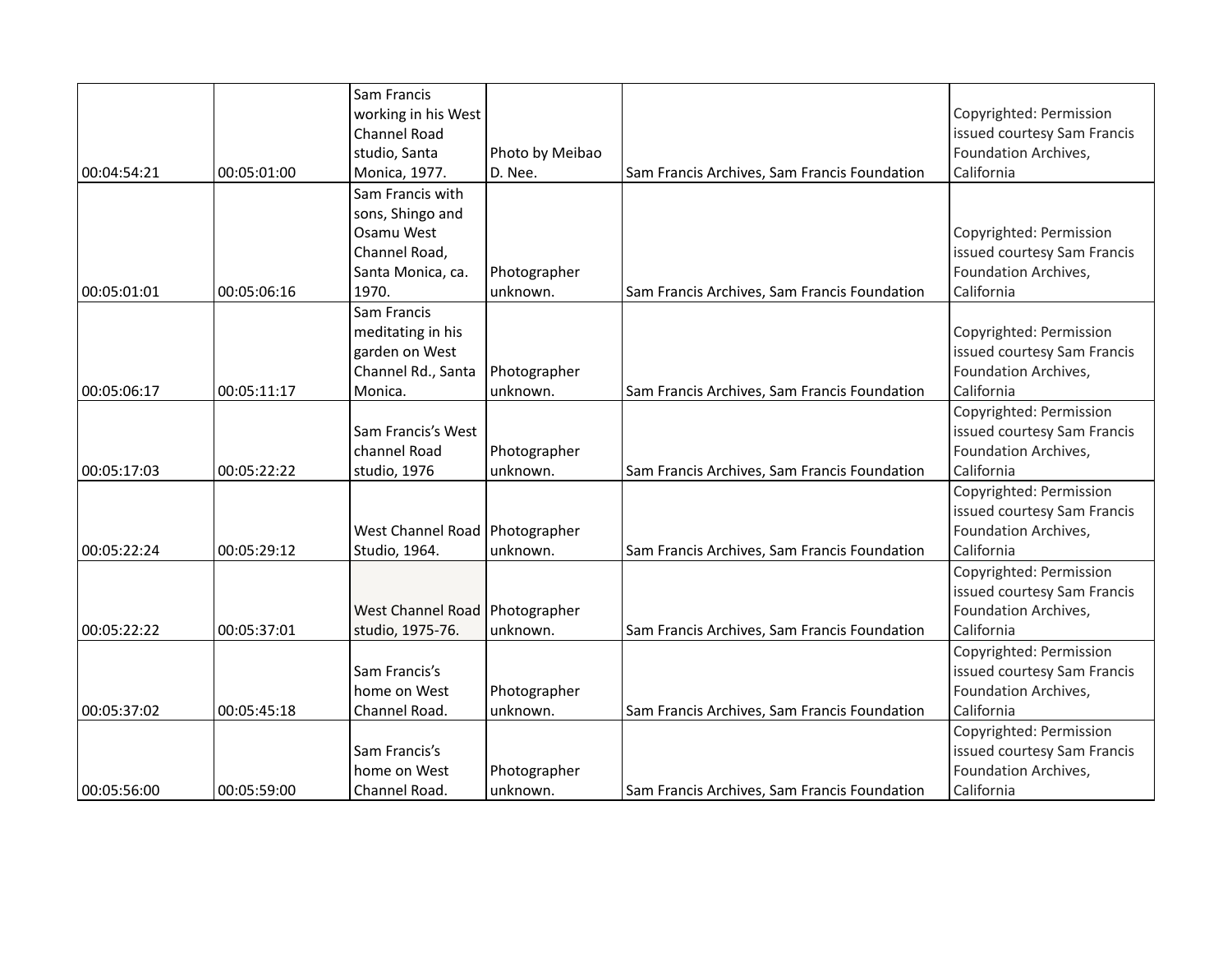| <b>TIMECODE start</b>            | <b>DURATION</b> | <b>RESOURCE</b>                                                                              | <b>ARTIST</b>                 | <b>SOURCE</b>                                                                                                                                 | <b>COPYRIGHT STATUS</b>                                                                      |
|----------------------------------|-----------------|----------------------------------------------------------------------------------------------|-------------------------------|-----------------------------------------------------------------------------------------------------------------------------------------------|----------------------------------------------------------------------------------------------|
| <b>Arts</b>                      |                 |                                                                                              |                               |                                                                                                                                               |                                                                                              |
| Part II:<br><b>Fostering the</b> |                 |                                                                                              |                               |                                                                                                                                               |                                                                                              |
|                                  |                 |                                                                                              |                               |                                                                                                                                               |                                                                                              |
|                                  |                 |                                                                                              |                               |                                                                                                                                               |                                                                                              |
|                                  |                 |                                                                                              |                               |                                                                                                                                               |                                                                                              |
| 00:08:34:08                      | 00:08:47:09     | Sam Francis<br>interviewed by Jeff<br>Perkins at West<br>Channel Road<br>home, 1975.         | Filmed by Jeffrey<br>Perkins. | Sam Francis Archives, Sam Francis Foundation                                                                                                  | Copyrighted: Permission<br>issued courtesy Sam Francis<br>Foundation Archives,<br>California |
| 00:08:28:04                      | 00:08:58:20     | Drops of Melting<br>Snow (after Holst,<br>Abroad as I was<br>walking)                        | Axletree                      | https://freemusicarchive.<br>org/music/Axletree/music-from-a-hampshire-<br>farm/drops-of-melting-snow-after-holst-abroad-<br>as-i-was-walking | Creative Commons Licensed.<br>Attribution-NonCommercial<br>4.0 International                 |
| 00:06:52:03                      | 00:07:17:20     | Sam Francis<br>interviewed by Jeff<br>Perkins at West<br>Channel Road<br>home, 1975.         | Filmed by Jeffrey<br>Perkins. | Sam Francis Archives, Sam Francis Foundation                                                                                                  | Copyrighted: Permission<br>issued courtesy Sam Francis<br>Foundation Archives,<br>California |
| 00:06:10:03                      | 00:06:15:12     | Sam Francis in his<br>studio, West<br>Channel Road,<br>1966                                  | Photographer<br>unknown.      | Sam Francis Archives, Sam Francis Foundation                                                                                                  | Copyrighted: Permission<br>issued courtesy Sam Francis<br>Foundation Archives,<br>California |
| 00:06:03:11                      | 00:06:10:02     | Sam Francis in the<br>West Channel Road<br>studio, 1968                                      | Photo by Frank<br>Thomas.     | Sam Francis Archives, Sam Francis Foundation                                                                                                  | Copyrighted: Permission<br>issued courtesy Sam Francis<br>Foundation Archives,<br>California |
| 00:05:59:01                      | 00:06:03:10     | Ahmad-Malik, Sam<br>Francis's son-in-<br>law, by the pool on<br><b>West Channel</b><br>Road. | Photographer<br>unknown.      | Sam Francis Archives, Sam Francis Foundation                                                                                                  | Copyrighted: Permission<br>issued courtesy Sam Francis<br>Foundation Archives,<br>California |
|                                  |                 |                                                                                              |                               |                                                                                                                                               |                                                                                              |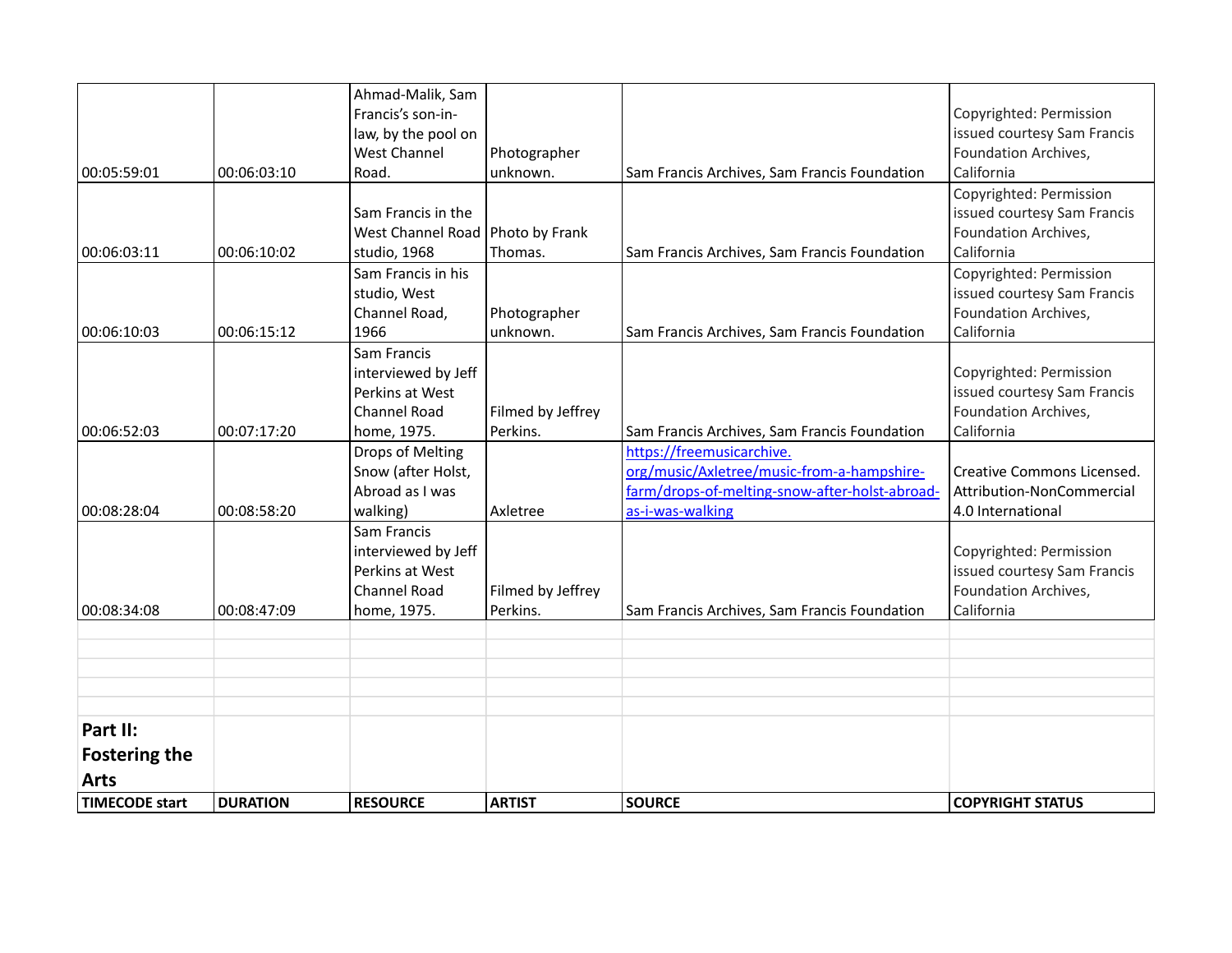|               |             | Francis in front of<br>his painting<br><i>Deep Orange<br/>and Black</i> (later<br>reworked).<br>Photographed at                |                               |                                                                   | Copyrighted: Courtesy Sam                                                                    |
|---------------|-------------|--------------------------------------------------------------------------------------------------------------------------------|-------------------------------|-------------------------------------------------------------------|----------------------------------------------------------------------------------------------|
| 00:00:00:00   | 00:00:16:02 | the Galerie Rive<br>Droite, Paris, 1955                                                                                        | Photo © Pierre<br>Boulat.     | Sam Francis Archives, Sam Francis Foundation                      | Francis Foundation Archives,<br>California                                                   |
| 00:00:44:22   | 00:00:50:21 | Sam Francis in his<br>Broadway studio,<br>Santa Monica,<br>1982.                                                               | Photographer<br>Unknown.      | Sam Francis Archives, Sam Francis Foundation                      | Copyrighted: Permission<br>issued courtesy Sam Francis<br>Foundation Archives,<br>California |
| 00:001:29:02  | 00:01:42:17 | <b>Single Wing</b><br><b>Turquoise Bird</b><br>Performing in<br>1969, clip featured<br>from the film The<br><b>Baby Maker.</b> | Filmmaker, James<br>Bridges.  | <b>Warner Bros. Archives</b>                                      | <b>Copyrighted: Pending</b><br>approval                                                      |
|               |             | Sam Francis at                                                                                                                 |                               |                                                                   | Copyrighted: Permission issue                                                                |
| 00:00:13:02   | 00:01:51:17 | Gemini G.E.L.,<br>Santa Monica, ca.<br>1971                                                                                    | Photo by Malcolm<br>Lubliner. | Sam Francis Archives, Sam Francis Foundation                      | courtesy Sam Francis<br>Foundation Archives,<br>California                                   |
| 00:02:16:16   | 00:02:23:05 | Sam Francis at art<br>opening, 1983.                                                                                           |                               | Photo by Vera Isler. Sam Francis Archives, Sam Francis Foundation | Copyrighted: Permission<br>issued courtesy Sam Francis<br>Foundation Archives,<br>California |
| 00:03:01:16   | 00:03:12:13 | Sam Francis and<br>Nancy Mozur at<br>the Litho Shop,<br>Santa Monica                                                           | Photographer<br>Unknown.      | Sam Francis Archives, Sam Francis Foundation                      | Copyrighted: Permission<br>issued courtesy Sam Francis<br>Foundation Archives,<br>California |
| 00:04:05:16   | 00:04:19:05 | Sam Francis and<br>Nancy Mozur at<br>the Litho Shop,<br>Santa Monica                                                           | Photographer<br>Unknown.      | Sam Francis Archives, Sam Francis Foundation                      | Copyrighted: Permission<br>issued courtesy Sam Francis<br>Foundation Archives,<br>California |
| 00:04:19:06 ا | 00:04:37:21 | Sam Francis and<br>Nancy Mozur at<br>the Litho Shop,<br>Santa Monica                                                           | Photographer<br>Unknown.      | Sam Francis Archives, Sam Francis Foundation                      | Copyrighted: Permission<br>issued courtesy Sam Francis<br>Foundation Archives,<br>California |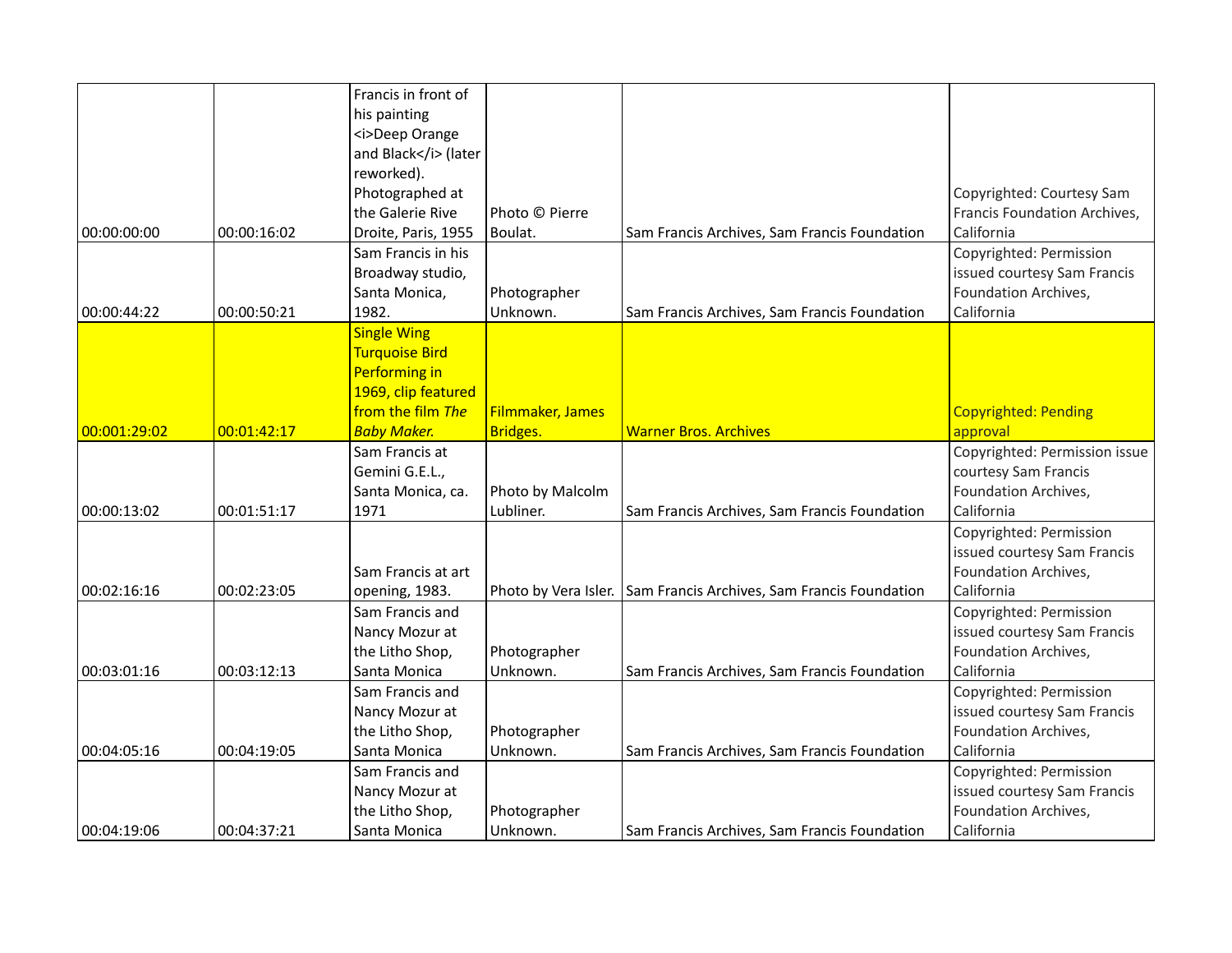|             |             |                    |              |                                                                   | Copyrighted: Permission     |
|-------------|-------------|--------------------|--------------|-------------------------------------------------------------------|-----------------------------|
|             |             | Exterior of the    |              |                                                                   | issued courtesy Sam Francis |
|             |             | 2058 Broadway      | Photographer |                                                                   | Foundation Archives,        |
| 00:04:42:16 | 00:04:47:09 | Litho Shop         | Unknown.     | Sam Francis Archives, Sam Francis Foundation                      | California                  |
|             |             | Sam and Nancy      |              |                                                                   | Copyrighted: Permission     |
|             |             | hugging outside    | Photographer |                                                                   | issued courtesy Nancy Mozur |
| 00:04:47:10 | 00:04:51:23 | Litho Shop.        | Unknown.     | Nancy Mozur                                                       | archives                    |
|             |             |                    |              |                                                                   | Copyrighted: Permission     |
|             |             |                    |              |                                                                   | issued courtesy Sam Francis |
|             |             | Litho Shop, Santa  | Photographer |                                                                   | Foundation Archives,        |
| 00:04:51:24 | 00:04:56:10 | Monica             | unknown.     | Sam Francis Archives, Sam Francis Foundation                      | California                  |
|             |             |                    |              |                                                                   | Copyrighted: Permission     |
|             |             | Sam Francis at the |              |                                                                   | issued courtesy Sam Francis |
|             |             | Litho Shop, Santa  | Photographer |                                                                   | Foundation Archives,        |
| 00:04:56:11 | 00:05:01:08 | Monica, 1976.      | unknown.     | Sam Francis Archives, Sam Francis Foundation                      | California                  |
|             |             |                    |              |                                                                   | Copyrighted: Permission     |
|             |             | Sam Francis at the |              |                                                                   | issued courtesy Sam Francis |
|             |             | Litho Shop, Santa  | Photographer |                                                                   | Foundation Archives,        |
| 00:05:01:09 | 00:05:06:13 | Monica, 1976.      | unknown.     | Sam Francis Archives, Sam Francis Foundation                      | California                  |
|             |             | Jacob Samuel       |              |                                                                   | Copyrighted: Permission     |
|             |             | working at the     |              |                                                                   | issued courtesy Sam Francis |
|             |             | Litho Shop, Santa  |              |                                                                   | Foundation Archives,        |
| 00:05:21:11 | 00:05:29:17 | Monica, 1983       |              | Photo by Vera Isler. Sam Francis Archives, Sam Francis Foundation | California                  |
|             |             | Jacob Samuel       |              |                                                                   | Copyrighted: Permission     |
|             |             | working at the     |              |                                                                   | issued courtesy Sam Francis |
|             |             | Litho Shop, Santa  |              |                                                                   | Foundation Archives,        |
| 00:05:29:18 | 00:05:38:12 | Monica, 1983       |              | Photo by Vera Isler. Sam Francis Archives, Sam Francis Foundation | California                  |
|             |             | Sam Francis        |              |                                                                   | Copyrighted: Permission     |
|             |             | Ashland Studio,    |              |                                                                   | issued courtesy Sam Francis |
|             |             | Santa Monica,      | Photographer |                                                                   | Foundation Archives,        |
| 00:07:18:00 | 00:07:24:09 | 1976.              | unknown.     | Sam Francis Archives, Sam Francis Foundation                      | California                  |
|             |             | Sam Francis        |              |                                                                   | Copyrighted: Permission     |
|             |             | Ashland Studio,    |              |                                                                   | issued courtesy Sam Francis |
|             |             | Santa Monica,      | Photographer |                                                                   | Foundation Archives,        |
| 00:07:24:10 | 00:07:30:03 | 1976.              | unknown.     | Sam Francis Archives, Sam Francis Foundation                      | California                  |
|             |             |                    |              |                                                                   | Copyrighted: Permission     |
|             |             | Broadway Studio,   |              |                                                                   | issued courtesy Sam Francis |
|             |             | Santa Monica,      | Photographer |                                                                   | Foundation Archives,        |
| 00:07:30:04 | 00:07:33:19 | 1986.              | unknown.     | Sam Francis Archives, Sam Francis Foundation                      | California                  |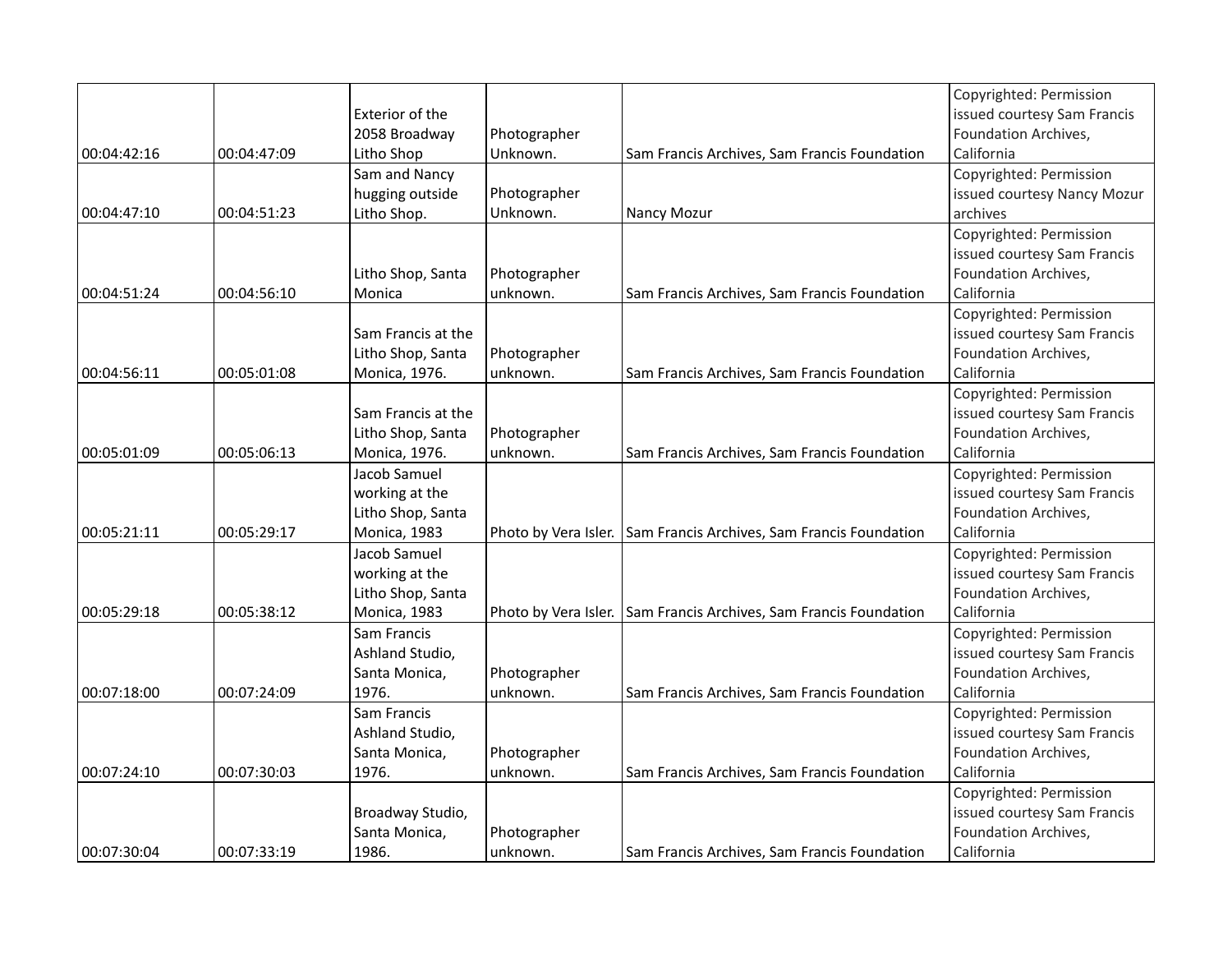|             |             |                   |                   |                                              | Copyrighted: Permission     |
|-------------|-------------|-------------------|-------------------|----------------------------------------------|-----------------------------|
|             |             | Broadway Studio,  |                   |                                              | issued courtesy Sam Francis |
|             |             | Santa Monica,     | Photographer      |                                              | Foundation Archives,        |
| 00:07:33:19 | 00:07:38:15 | 1986.             | unknown.          | Sam Francis Archives, Sam Francis Foundation | California                  |
|             |             | George Page and   |                   |                                              |                             |
|             |             | Sam Francis       |                   |                                              | Copyrighted: Permission     |
|             |             | wokring in the    |                   |                                              | issued courtesy Sam Francis |
|             |             | Litho Shop, Santa | Photographer      |                                              | Foundation Archives,        |
| 00:08:16:13 | 00:08:21:21 | Monica.           | unknown.          | Sam Francis Archives, Sam Francis Foundation | California                  |
|             |             |                   |                   |                                              | Copyrighted: Permission     |
|             |             |                   |                   |                                              | issued courtesy Sam Francis |
|             |             | Sam hugging Nancy | Photographer      |                                              | Foundation Archives,        |
| 00:08:21:22 | 00:08:24:14 | in Litho Shop.    | unknown.          | Sam Francis Archives, Sam Francis Foundation | California                  |
|             |             | George Page       |                   |                                              | Copyrighted: Permission     |
|             |             | working in the    |                   |                                              | issued courtesy Sam Francis |
|             |             | Litho Shop, Santa | Photographer      |                                              | Foundation Archives,        |
| 00:08:24:15 | 00:08:29:03 | Monica, 1977.     | unknown.          | Sam Francis Archives, Sam Francis Foundation | California                  |
|             |             | George Page       |                   |                                              | Copyrighted: Permission     |
|             |             | working in the    |                   |                                              | issued courtesy Sam Francis |
|             |             | Litho Shop, Santa | Photographer      |                                              | Foundation Archives,        |
| 00:08:29:04 | 00:08:36:16 | Monica, 1977.     | unknown.          | Sam Francis Archives, Sam Francis Foundation | California                  |
|             |             | Sam Francis at    |                   |                                              | Copyrighted: Permission     |
|             |             | Gemini G.E.L.,    |                   |                                              | issued courtesy Sam Francis |
|             |             | Santa Monica, ca. | Photos by Malcolm |                                              | Foundation Archives,        |
| 00:08:36:17 | 00:08:44:23 | 1971.             | Lubliner.         | Sam Francis Archives, Sam Francis Foundation | California                  |
|             |             | Sam Francis and   |                   |                                              |                             |
|             |             | George Page       |                   |                                              | Copyrighted: Permission     |
|             |             | working in the    |                   |                                              | issued courtesy Sam Francis |
|             |             | Litho Shop, Santa | Photographer      |                                              | Foundation Archives,        |
| 00:09:18:06 | 00:09:29:11 | Monica, 1977.     | unknown.          | Sam Francis Archives, Sam Francis Foundation | California                  |
|             |             |                   |                   |                                              | Copyrighted: Permission     |
|             |             |                   |                   |                                              | issued courtesy Sam Francis |
|             |             | Sam Francis and   | Photographer      |                                              | Foundation Archives,        |
| 00:10:17:05 | 00:10:26:10 | Pontus Hulton.    | unknown.          | Sam Francis Archives, Sam Francis Foundation | California                  |
|             |             |                   |                   |                                              | Copyrighted: Permission     |
|             |             |                   |                   |                                              | issued courtesy Sam Francis |
|             |             | Sam Francis and   | Photographer      |                                              | Foundation Archives,        |
| 00:10:26:11 | 00:10:34:09 | Pontus Hulton.    | unknown.          | Sam Francis Archives, Sam Francis Foundation | California                  |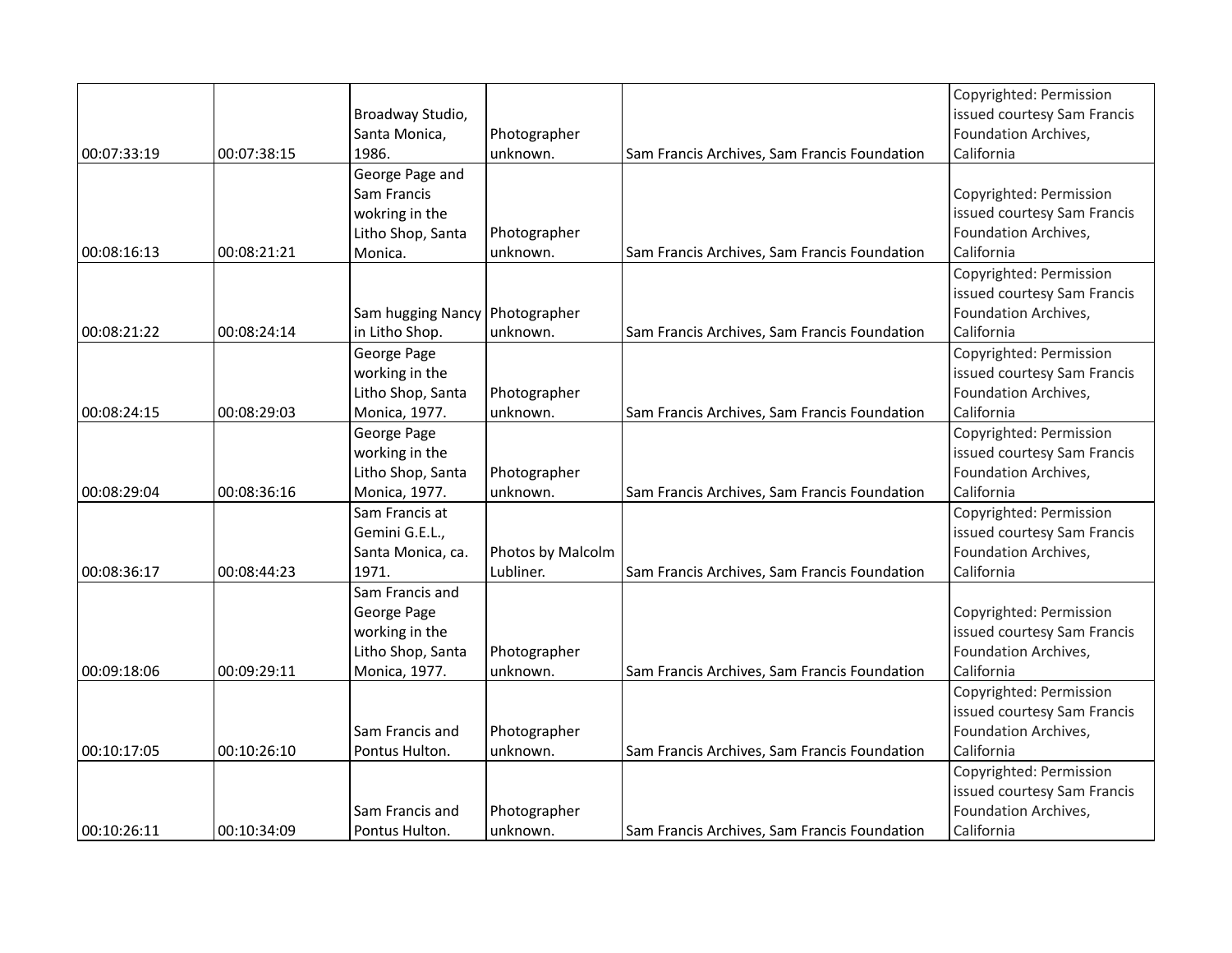|             |             |                     |                    |                                              | Copyrighted: Permission     |
|-------------|-------------|---------------------|--------------------|----------------------------------------------|-----------------------------|
|             |             | Sam Francis and     |                    |                                              | issued courtesy Sam Francis |
|             |             | Robert Shapazian,   | Photographer       |                                              | Foundation Archives,        |
| 00:12:09:07 | 00:12:15:12 | 1991.               | unknown.           | Sam Francis Archives, Sam Francis Foundation | California                  |
|             |             | Richard Long, Dust, |                    |                                              |                             |
|             |             | Dobros, Desert      |                    |                                              |                             |
|             |             | Flowers, 1986,      |                    |                                              | Copyrighted: Permission     |
|             |             | Richard Long,       |                    |                                              | issued courtesy Sam Francis |
|             |             | image courtesy The  | Photographer       |                                              | Foundation Archives,        |
| 00:12:24:05 | 00:12:29:11 | Lapis Press         | unknown.           | Lapis Press Archives                         | California                  |
|             |             |                     | Sam Francis,       |                                              |                             |
|             |             |                     | Boundayr, 1988,    |                                              | Copyrighted: Permission     |
|             |             |                     | poem by Kathleen   |                                              | issued courtesy Sam Francis |
|             |             |                     | Fraser with 6      |                                              | Foundation Archives,        |
| 00:12:29:12 | 00:12:36:01 | Lapis Press         | original aquatints | Lapis Press Archives                         | California                  |
|             |             |                     |                    | https://freemusicarchive.                    | Creative Commons Licensed.  |
|             |             | The Hare in the     |                    | org/music/Axletree/music-from-a-hampshire-   | Attribution-NonCommercial   |
| 00:14:12:19 | 00:14:41:07 | Moon                | Axletree           | farm/the-hare-in-the-moon                    | 4.0 International           |
|             |             | Sam Francis         |                    |                                              |                             |
|             |             | working in the      |                    |                                              | Copyrighted: Permission     |
|             |             | Broadway studio,    | by Sam Francis,    |                                              | issued courtesy Sam Francis |
|             |             | Santa Monica,       | photo courtesy The |                                              | Foundation Archives,        |
| 00:14:16:16 | 00:14:22:11 | 1980.               | Lapis Press.       | Sam Francis Archives, Sam Francis Foundation | California                  |
|             |             | Sam Francis         |                    |                                              |                             |
|             |             | working in the      |                    |                                              | Copyrighted: Permission     |
|             |             | Broadway studio,    |                    |                                              | issued courtesy Sam Francis |
|             |             | Santa Monica,       | Photo by Meibao    |                                              | Foundation Archives,        |
| 00:14:22:12 | 00:14:27:22 | 1980.               | D. Nee.            | Sam Francis Archives, Sam Francis Foundation | California                  |
|             |             | Sam Francis         |                    |                                              |                             |
|             |             | working in the      |                    |                                              | Copyrighted: Permission     |
|             |             | Broadway studio,    |                    |                                              | issued courtesy Sam Francis |
|             |             | Santa Monica,       | Photo by Meibao    |                                              | Foundation Archives,        |
| 00:14:27:23 | 00:14:33:22 | 1980.               | D. Nee.            | Sam Francis Archives, Sam Francis Foundation | California                  |
|             |             | Sam Francis         |                    |                                              |                             |
|             |             | working in the      |                    |                                              | Copyrighted: Permission     |
|             |             | Broadway studio,    |                    |                                              | issued courtesy Sam Francis |
|             |             | Santa Monica,       | Photos by Meibao   |                                              | Foundation Archives,        |
| 00:14:33:23 | 00:14:40:16 | 1980.               | D. Nee.            | Sam Francis Archives, Sam Francis Foundation | California                  |
|             |             |                     |                    |                                              |                             |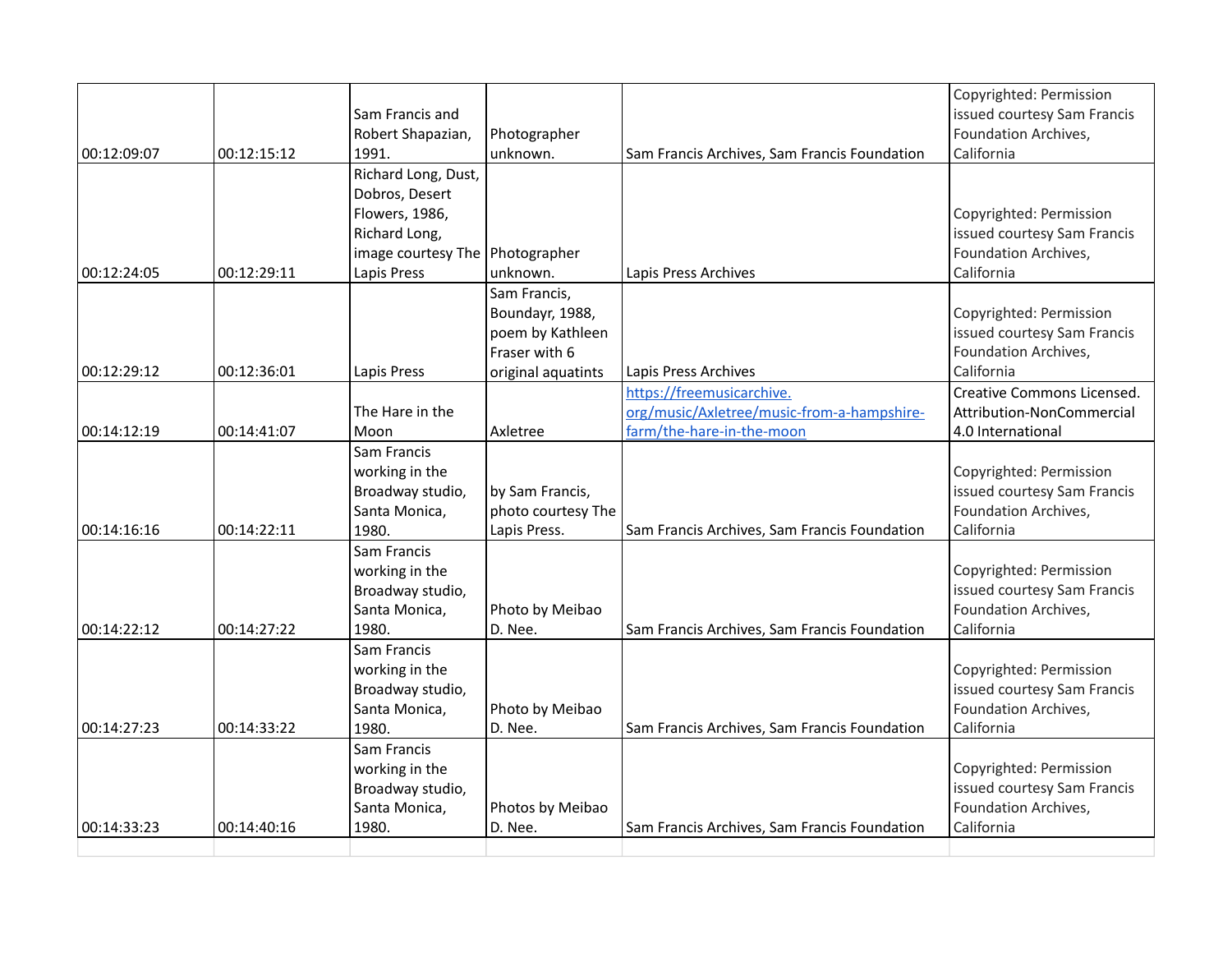| Part III:             |                 |                    |                  |                                              |                                                        |
|-----------------------|-----------------|--------------------|------------------|----------------------------------------------|--------------------------------------------------------|
| <b>Dreams</b>         |                 |                    |                  |                                              |                                                        |
| <b>TIMECODE start</b> | <b>DURATION</b> | <b>RESOURCE</b>    | <b>ARTIST</b>    | <b>SOURCE</b>                                | <b>COPYRIGHT STATUS</b>                                |
|                       |                 | Sam Francis in     |                  |                                              | Copyrighted: Permission<br>issued courtesy Sam Francis |
|                       |                 | Morro Bay,         | Photo by Meibao  | Sam Francis Archives, Sam Francis            | Foundation Archives,                                   |
| 00:00:17:22           | 00:00:27:11     | California, 1987   | D. Nee.          | Foundation                                   | California                                             |
|                       |                 | Sam Francis and    |                  |                                              |                                                        |
|                       |                 | Shingo Francis in  |                  |                                              |                                                        |
|                       |                 | the West Channel   |                  |                                              |                                                        |
|                       |                 |                    |                  |                                              | Copyrighted: Permission                                |
|                       |                 | Road, pool house   |                  |                                              | issued courtesy Sam Francis                            |
|                       |                 | studio, Santa      | Photo by Douglas | Sam Francis Archives, Sam Francis            | Foundation Archives,                                   |
| 00:03:04:08           | 00:03:10:10     | Monica, 1994       | Shields.         | Foundation                                   | California                                             |
|                       |                 |                    |                  |                                              | Copyrighted: Permission                                |
|                       |                 |                    |                  |                                              | issued courtesy Sam Francis                            |
|                       |                 | Sam Francis in his | Photographer     | Sam Francis Archives, Sam Francis            | Foundation Archives,                                   |
| 00:07:27:05           | 00:07:31:02     | Broadway studio.   | unknown.         | Foundation                                   | California                                             |
|                       |                 |                    |                  |                                              | Copyrighted: Permission                                |
|                       |                 |                    |                  |                                              | issued courtesy Sam Francis                            |
|                       |                 | Sam Francis in his | Photographer     |                                              | Foundation Archives,                                   |
| 00:07:31:02           | 00:07:37:09     | Broadway studio.   | unknown.         | Sam Francis Archives, Sam Francis Foundation | California                                             |
|                       |                 |                    |                  |                                              | Copyrighted: Permission                                |
|                       |                 | Sam Francis in his |                  |                                              | issued courtesy Sam Francis                            |
|                       |                 | Broadway studio,   | Photo by Meibao  |                                              | Foundation Archives,                                   |
| 00:07:56:20           | 00:08:03:00     | 1980.              | D. Nee.          | Sam Francis Archives, Sam Francis Foundation | California                                             |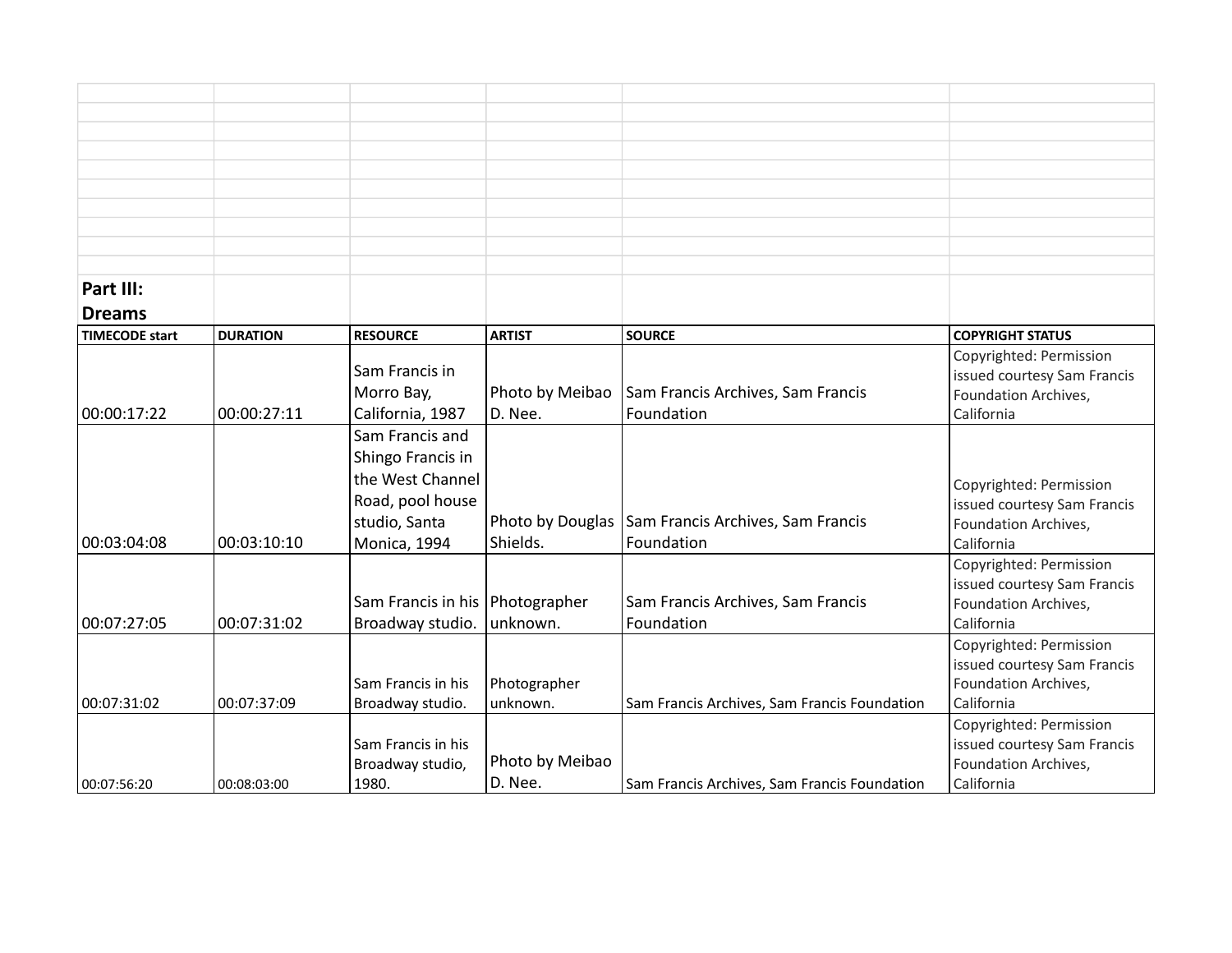| 00:14:14:11 | 00:14:21:07 | Shingo Francis eating<br>spaghetti at the West<br>Channel Road Home,<br>1980s        | Photographer<br>unknown.        | Sam Francis Archives, Sam Francis Foundation | issued courtesy Sam Francis<br>Foundation Archives,<br>California                            |
|-------------|-------------|--------------------------------------------------------------------------------------|---------------------------------|----------------------------------------------|----------------------------------------------------------------------------------------------|
|             |             | Sam, Osamu and                                                                       |                                 |                                              | Copyrighted: Permission                                                                      |
| 00:14:10:01 | 00:14:14:10 | Osamu Francis and<br>nanny Kim Son at the<br>West Channel Road<br>Garden, 1976.      | Photographer<br>unknown.        | Sam Francis Archives, Sam Francis Foundation | Copyrighted: Permission<br>issued courtesy Sam Francis<br>Foundation Archives,<br>California |
| 00:13:59:11 | 00:14:09:17 | Sam Francis in his<br>West Channel Road<br>studio, 1976.                             | Photographer<br>unknown.        | Sam Francis Archives, Sam Francis Foundation | Copyrighted: Permission<br>issued courtesy Sam Francis<br>Foundation Archives,<br>California |
| 00:13:31:03 | 00:13:50:20 | Sam Francis in his<br>West Channel Road<br>Garden.                                   | Photographer<br>unknown.        | Sam Francis Archives, Sam Francis Foundation | Copyrighted: Permission<br>issued courtesy Sam Francis<br>Foundation Archives,<br>California |
| 00:12:53:21 | 00:13:04:05 | Sam Francis in his<br>Broadway studio.                                               | Photographer<br>unknown.        | Sam Francis Archives, Sam Francis Foundation | Copyrighted: Permission<br>issued courtesy Sam Francis<br>Foundation Archives,<br>California |
| 00:09:49:16 | 00:10:41:13 | Sam Francis<br>interviewed by Jeff<br>Perkins at West<br>Channel Road<br>home, 1975. | Filmed by Jeffrey<br>Perkins.   | Sam Francis Archives, Sam Francis Foundation | Copyrighted: Permission<br>issued courtesy Sam Francis<br>Foundation Archives,<br>California |
| 00:09:07:17 | 00:09:28:04 | Sam Francis Edge<br>Paintings                                                        | Artwork - Sam<br><b>Francis</b> | Sam Francis Archives, Sam Francis Foundation | Copyrighted: Permission<br>issued courtesy Sam Francis<br>Foundation Archives,<br>California |
| 00:08:43:11 | 00:08:53:09 | Sam Francis Edge<br>Paintings                                                        | Artwork - Sam<br>Francis        | Sam Francis Archives, Sam Francis Foundation | Copyrighted: Permission<br>issued courtesy Sam Francis<br>Foundation Archives,<br>California |
| 00:08:10:00 | 00:08:21:22 | Sam Francis Self<br>Portraits                                                        | Artwork - Sam<br>Francis        | Sam Francis Archives, Sam Francis Foundation | Copyrighted: Permission<br>issued courtesy Sam Francis<br>Foundation Archives,<br>California |